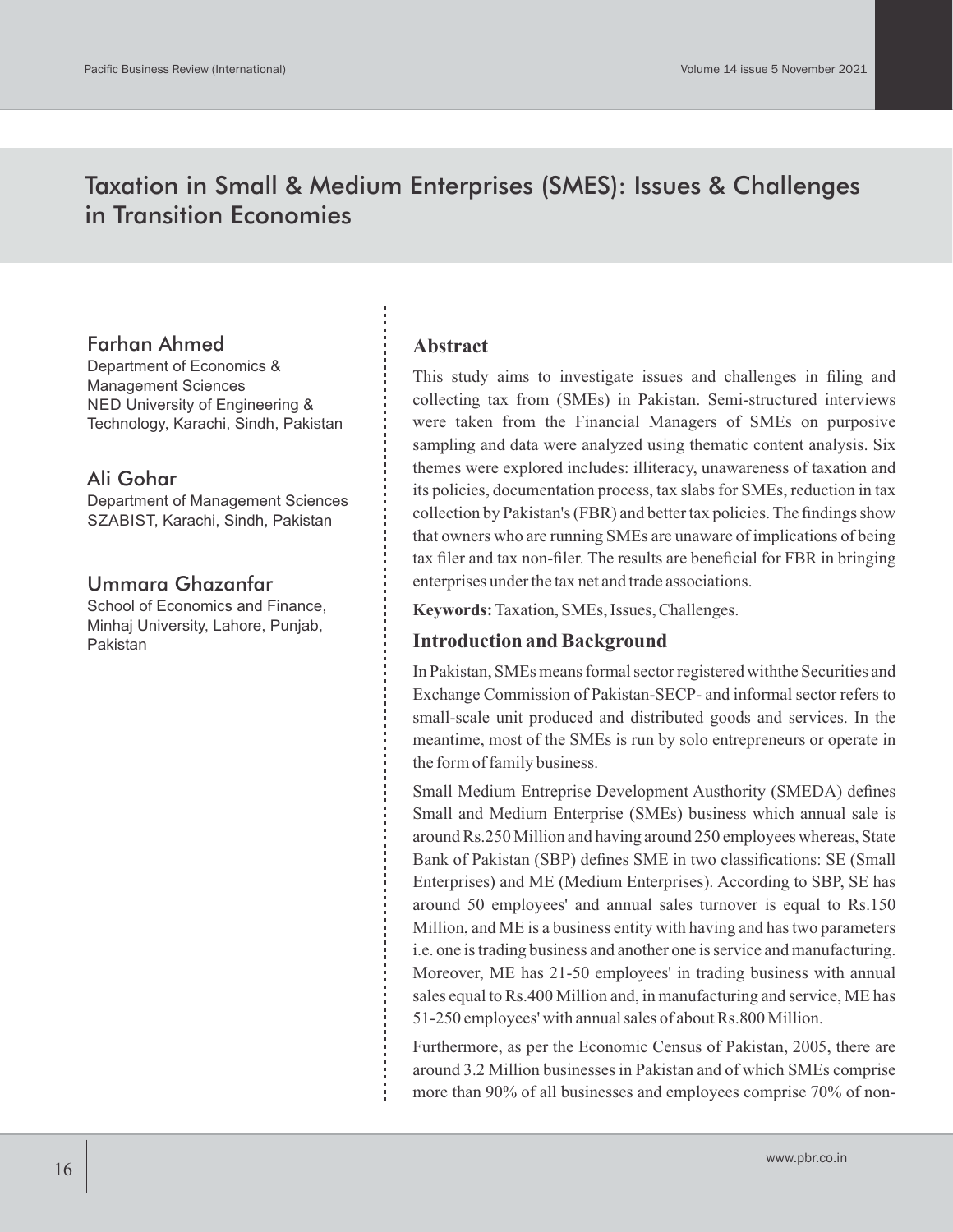agricultural labor forces-Pakistan Bureau of Statistics-. Similarly, according to Economic Survey 2016-17, smallscale manufacturing surge share in GDP of 0.05% as compared to Economic Survey (2015-16) that was 1.79% and at present, it is 1.84%.

SMEDAplays a pivotal role in Small Medium Enterprise as the authority established under 2009 Act as Small and Medium Enterprise Development Authority-SMEDA-. In the meantime, the notion was to promote SMEs in Pakistan and to promote a platform for the economy's development. Currently, SMEDA is working under Finance, Enterprises, and Ministry of Corporative.

The primary objective of the SMEs is to recognize the issues in SMEs and to deliver the best way out for enhancing the SME sector in Pakistan. Additionally, they classified SME on a turnover basis than on sector-wise because turnover was used across the sector and no differentiation in manufacturing and in services. Moreover, SME play a vital role in industrial, social and in the economic development of the country. According to Rohra and Rohra & Panhwar (2009), most of the countries acknowledged the significance of SMEs-sector and it is the best mode of generating economic and social value, along with the creation of employment opportunities. This sort of SMEs retained the life's standard and also contributes to the economy (Ahmad, Rani & Kassim, 2010; Schlogl, 2004).

State Bank of Pakistan's prudential regulation explains SMEs that, it represents over 30% in GDP and, 25% in exports of manufacturing and signifies 35% manufacturing value-added. There are nearly 53% of all SMEs operate in the form of retailer, wholesaler, and service provider which include hotel-sector. Additionally, SMEs assists in creating economic growth, the creation of jobs and competitiveness and it has more potential as compared to other sectors in the development of the economy, lessening of poverty and unemployment and in this regard State Bank of Pakistan –SBP- has issued some regulation for SMEs in 2003 (SBP, 2013).

In addition, as per the Economic Census of Pakistan, 2005 there are around 3.2 Million businesses in Pakistan and of which SMEs depicts more than 90% of all private businesses and nearly 70% of non-agricultural labor forces (Pakistan Bureau of Statistics, 2005). Besides, according to the Economic Survey of Pakistan 2016-17, small-scale surge share in GDP of 0.05% as compared with the years 2015-16 which was 1.79% and presently it is 1.84%.

Securities and Exchange Commission of Pakistan –SECPexplain the significance of SMEs in Pakistan as per Business Recorder (Feb 2017), a newspaper, there are 77,473 businesses registered in SECP until February 2017. These comprise: public limited, private, SMCs, non-profit association, trade organization and foreign companies in First National SME Conference, SECP delivers details in which there are 333 SMCs registered in 2016 and total registered till 2016 are 2401.

SMEs is facing financial issues and scarcity of investment environment. In order to address this issue, the Government has taken some initiatives and introduced schemes via Microfinance and Commercial Banks. SBP issues few PR and to other controlling authority of Microfinance Bank that they need to assist SMEs in economic growth. Another issue is of taxation and according to Federal Board of Revenue –FBR- is 207.8 (PBS, 2017); and of which 79% of people are registered in FBR. Moreover, the majority of the people are not eager to pay taxes due to not channelize the transaction and they manipulate the figures for not paying taxes or otherwise comes under zero taxable income and hence they show their income is less and subsequently do not pay tax.

SMEs plays a pivotal role in economic and social growth as it maintains high income and is very important for the creation of employment, therefore, it is critical for the sustainable economic growth of the country to facilitate the SMEs with easy tax system and legalization process (Mwangi et al., 2013). For enhancing the SMEs focus on the economy, there are certain challenges and cost which they are supposed to decrease in order to penetrate the market because these are supposed to provide competitive products/services. The strategy of SMEs is to lessen the cost and pay less tax for making a strong channel to channelize the transaction and additionally, the Government needs to make some strong infrastructure to get benefits from the SMEs sector (Tunio, 2020).

SMEs play a significant role in the industrial structure of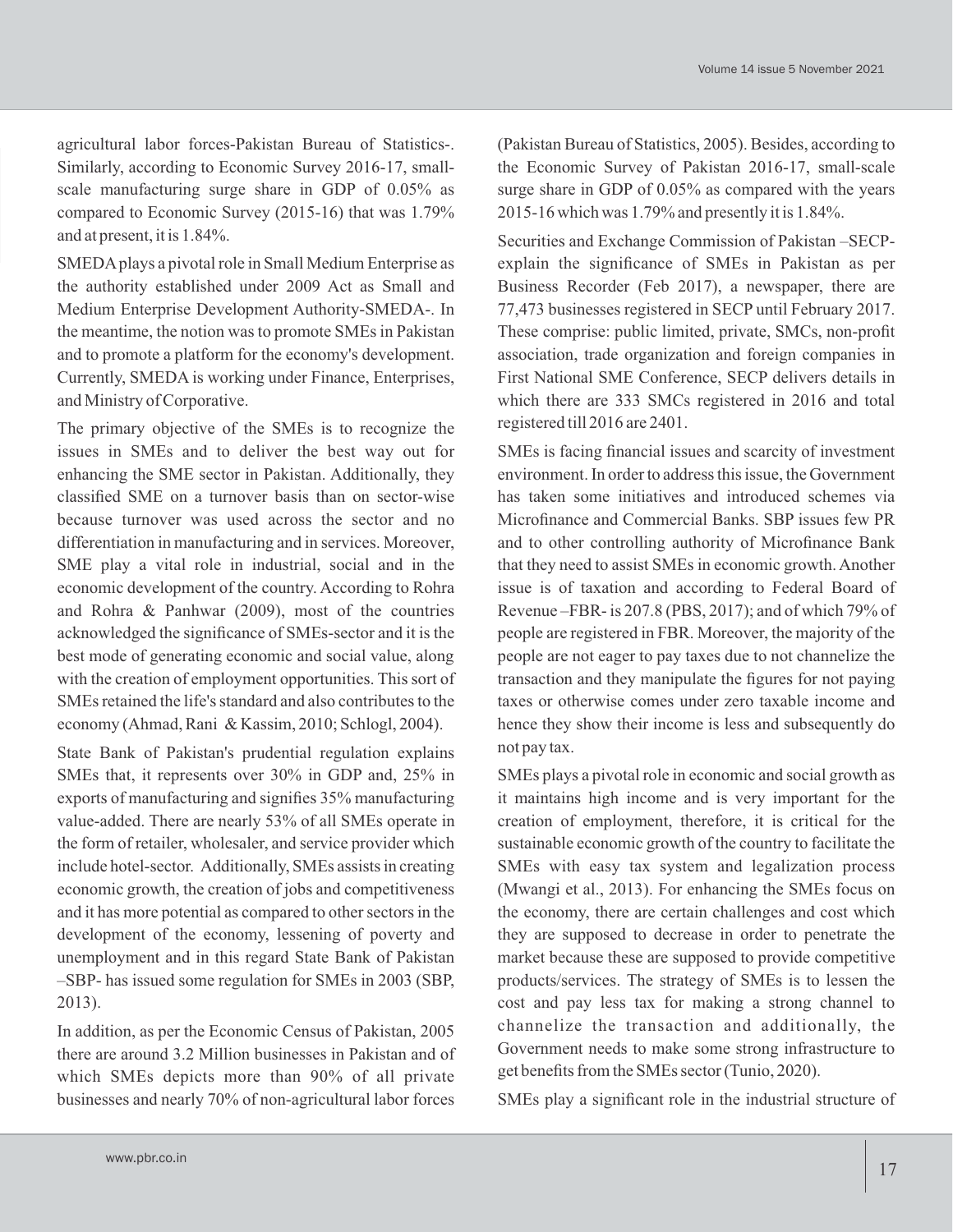developing and developed countries in Asia and in other countries. It is growth-oriented in terms of business and economy by providing better job opportunities to others and moreover, growth-oriented SMEs perform in the domestic market and in export. These can easily operate in the country's economy if they have ease of access to the economy (Bögenhold, 2017).

The objectives of the study are to explore how to raise tax net and take in every individual to become a filer, to identify tools and techniques to enhance the tax net, to ascertain the causes that why people are not intending to register their businesses and to identify the value of the SMEs/individuals' business in the economy and, whilst every individual pays tax then which benefits/profits do businesses will get back from the Government. This study will be useful for businessmen, for Federal Board of Revenue, Securities and Exchange Commission of Pakistan and for SMEDA.

The small-sector contributes to the economy of China and, SMEs plays a role in the growth of different countries such as in Indonesia and in the Philippines. In Malaysia, the small-sector has speedily grown in the economy as they are more focused on productivity and the value-added per employee. Whilst we talk about taxation in SME, then there are several factors which affect SME/individual in the economy. Additionally, the repeated factors which appear and suggest that appropriate assistance by state, legislature, financial resources and investment incentives (Small Business to Ukraine 1997) are one of the essential factors for promoting SME in the taxation system.

Generally, if an individual wants to move to another country then he/she has to know how much taxes their Government imposes and recognizing whether the tax and filing of tax are appropriate or not. There are four top countries which have higher tax globally and these countries are: Belgium, Germany, Denmark and Austria and 55% of the tax is imposed on the citizens' of these countries which constitute white collar which pays more as compared to others because they are skilled labor and compared to others and their tax is used in childcare expenses. Furthermore, as we are looking at the lowest tax countries which include: Chile, Mexico, and Korea.

considering corporate and individual income tax in each country. In Kenya, they do not have taxpaying culture, therefore, tax evasion remains high with the gap in tax remains 33%. Kenya is incessantly emerging with SMEs to entering into the tax net and formalization of tax; and their people are not formalized tax because they have to follow other regulatory authorities which comprise: labour law and other regulations(Muhika et al., 2017). Furthermore, globally informal sector operations are not registered thus Government charge direct and indirect tax on goods/services bought and sold. According to Income Tax Ordinance, 2011 Government impose Final Tax Regime-FTR due to not able to collect the tax or otherwise Government failed to collect the tax. Besides this, we have to look SMEs development in Nigeria because there is a dearth of commitment from the Government. Moreover, worldwide and in Malaysia, little to medium measured endeavors –SMEs assume an important part in the financial improvement of the nation. Except for making the opening of work, SMEs plays significantly for the development and advancement of a country. In the annual report 2006 of SMEs, it was accounted that Malaysian SMEs generated 32% Gross Domestic Product-GDP of the nation and 19% of fares (Central Bank of Malaysia, 2007). To be feasible in business, in any case, SMEs confront tremendous problems. SMEs need to meet a large group of administrative commitment, for instance, authorizing necessities, business directions, specialist remuneration and expense consistence commitment amongst others. In the Malaysian setting, the presentation of self-appraisal framework –SAS on the organization with impact from the year of evaluation 2001 has similarly expanded the assessment consistent weight of SMEs. In SAS, all organizations-which incorporate SMEs-, are required to decide their quantifiable pay and duty liabilities precisely. There are several duty due dates to be recollected, and every imposed approach are subjected to changes and amendment. A few examinations had attempted to anticipate charge consistence expenses of SMEs in Malaysia (Abdul-Jabbar and Pope, 2008; Hanefah et al., 2002). Hanefah et al. (2002) examined starting consistence

There are some tax regulatory bodies when we talk about the section of income taxation of SMEs/individual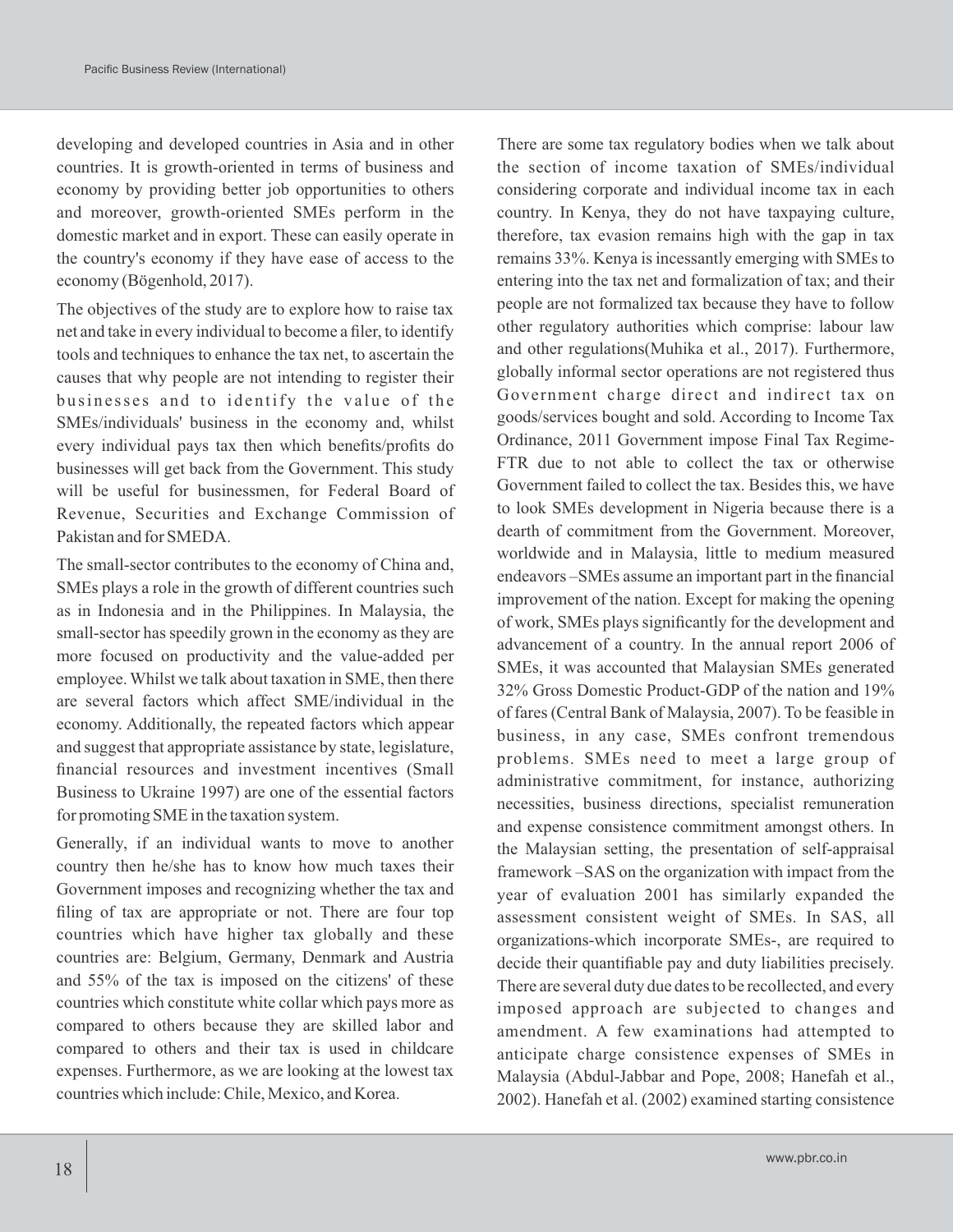expenses of SMEs nevertheless are generally consistent cost. Meanwhile, as self-appraisal framework assumes citizens' to keep fitting records and to practice sensible care in the detailing and accommodation of Government forms. They found out, SMEs ought to attain starting consistency cost, which has taken a toll to identify with the usage of fresh duty laws and costs associated with the learning procedure. Moreover, a key measure of starting consistence expenses may be required to getting ready for the fresh duty framework, and SMEs ought to bring about costs whilst significant changes are made to the self-appraisal framework in stages. Hanefah, et al. (2002) categorized consistence expenses to "quantities of hours spent on getting ready assessment forms, authoritative costs and any cash spent on obtaining the administrations of duty experts" (p.78). Consistence expenses can be ordered interior and outer expenses. Inside expenses are: time spent by organization staff while keeping in mind the end goal to keep up and plan charge data for their expert consultants, finishing and examining finished tax documents linking with salary imposed officers on issues relating requests, protests to impose appraisal and claims. Furthermore, outer cost contains instalments made for gaining administration from proficient counsels outside an organization, for instance, legalcounsellor; bookkeepers; venture guides and agent of assessment. Basically, outer expenses are significantly simpler but are perceived contrasted with the inward expenses. Other than consistency cost, computational expenses happen by gathering and keeping up applicable data required by the pay impose officer. This cost is an inevitable cost for SMEs whilst being selected for imposing review or under assessment examination (Abdul-Jabbar and Pope, 2008). Meanwhile, impose arranging costs are recognized assessment limiting endeavours of an organization for dealing with its duty-related issues. In contrast to computational costs, impose arranging costs are preventable as the expenses will just arise if administration select to use charge arranging procedure to release and legitimately avoid from paying the assessment. In Africa, from 15 September 2006 to January 5, 2007, Foreign Investment Advisory–FIAS directed an investigation to discover impose consistency load for private ventures.

FIAS (2007) revealed that South African Revenue Services-SARS responsibility regarding reacting to all correspondence is beneath the desire. FIAS (2007) established that SARS "over guaranteed, under conveyed". The SARS benefit focus guaranteed to educate the citizens of plausible reasons of why the answer could not be made rapidly and when the citizen anticipated then they should get the said answer. Nevertheless, practically speaking, citizens were not really educated. In view of the abroad encounters, it is practical to acknowledge that, Malaysian SMEs confronted thesame difficulties since the usage of SAS. Besides, investigations of Hanefah et al. (2002) and Abdul-Jabbar and Pope (2008) had attempted to inspect the impacts of self-appraisal on the duty consistence expenses of SMEs in Malaysia and less has been thought about assessment consistent complexities posed by SMEs. Subsequently, an investigation is arisen for discovering charge consistence complexities looked by Malaysian SMEs, particularly, the corporate citizens in the post time of self-evaluation framework. Following are important issues which have been looked by SMEs inside the interior and in outside condition: recession in the economy, dearth of experience pertaining to the venture, the founder is not acquainted with market, dearth of networking, dearth of business skills, Lack of skilled labor, costs of registration and licenses, high inflation rates, high foreign exchange rate, poor electricity supply, dearth of training, corruption, poor infrastructure, poor water supply and poor telecommunication

A perfect tax assessment strategy ought to be,where plausible,combine singular amount charges to wipe out welfare dead weight to bad luck to the general public, and in addition attempt to hold regulatory, consistence and other additional expenses of tax collection to a base level. Meanwhile, in any case, several issues can appear. One issue lies in determining the correct size of the duty (Idewele, 2020)..

Moreover, another issue is the manner by which imposing extraordinary exercises. These issues can make a complicated arrangement of single amount charges that are comprised of various entireties for various enterprises and diverse organization of various sizes in one industry. If the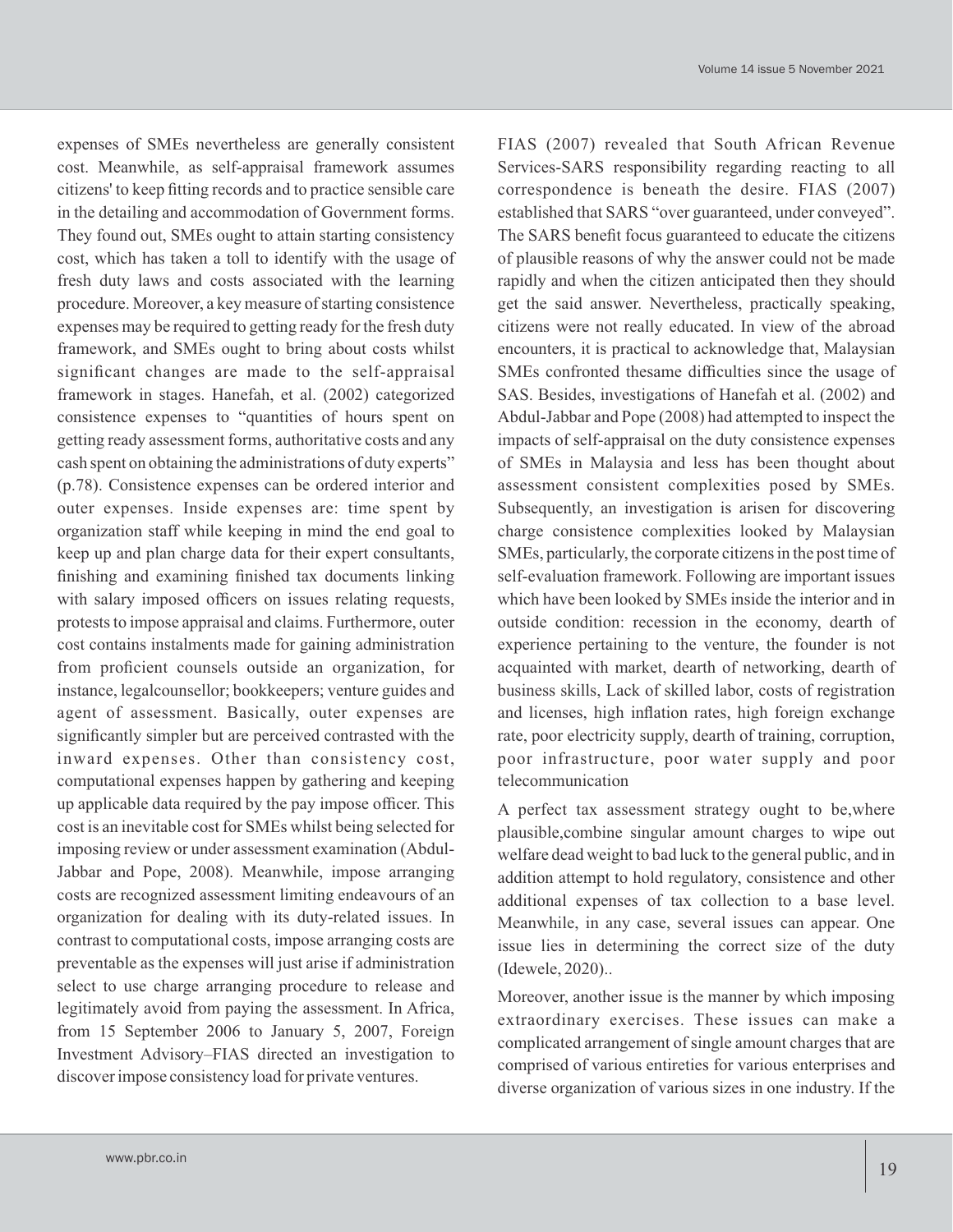single amount assesses varies with deals, the number of representatives/different factors under the control of the firm, at that point, single amount assess is distorted and it could be possible to avoid from paying higher duties by altering the conduct of the company. Subsequently, the second-best arrangement should be considered: extract assessments ought to be put into model whilst constructing up a tax collection approach.

In the light of the discussed literature and arguments, this study finds the gap that there are confidentiality issues and having an inappropriate check and everybody can have access to data of another person.People are willing to pay tax but because of numerous intimations by federal board of revenue, they avoid paying tax. Meanwhile, people are also not having proper acquaintance related to the benefits of being a filer and non-filer.

## **Methods**

This study is the exploratory qualitative research in nature as the purpose is based on exploring the challenges and issues caused by taxation in the creation and growth of the SMEs in developing country, Pakistan. The data of seven SMEs have been collected by conducting semi-structured interviews from seven Financial Managers of SMEsthrough purpose sampling technique from the Karachi city. Karachi is a capital of the Sindh province and a business hub of the country.

In order to follow research ethics, participants were taken in confident about their privacy, that their identities would not be disclosed publicly, or any other use without any scientific production. However, participants were given brief about the purpose, process and protocols of the interview. Meanwhile, the confirmation created comfort in them and participants' given responses honestly and willingly. Friendly relationships were created with participants that led to openness and much cooperation from both sides (Clarke &Braun 2013). Each interview continues till half an hour and each participant was being asked the same questions respectively. Whilst for the data collection procedure, the audio recorder was used to tap interview conversations with the consent of the participants.

After completing the seven interviews, transcription was developed from the voice recordings, transcription was reviewed and re-reviewed to develop an understanding and familiarity with the data. After developing transcriptions, thematic content analysis was used for the final findings. In the thematic content analysis, first of all,codes were created, and from the codes, further themes were generated (Kallio, et al., 2016).

The data analysis was done by comprisingthe respondent's views which were done via face to face interviews. The audio recording of the interviews was done, and notes were taken and later on transcription was done and answers of respondents were decoded and subsequently, themes were developed. The answers were based on open, axial and selective coding which were transformed into factors which were based on issues and challenges in taxation in SMEs of Karachi. In addition, the data which were collected through interviews were based on audio-taped hand-written notes and then open coding was done based on constant comparison method and transcriptions related to coding were initially completed (Ainsworth, et al., 2018).

# **Findings and Discussion**

Findings the study indicate six major themes which are claiming the final results of the study. The first theme is the reduction in tax collection, second is the better tax policies, third is documentation process, fourth is tax slabs for SMEs, fifth is unwareness and sixth is illiteracy. Every theme contains a new dimension of the findings, which unlocks new information in the context of the SMEs in specific geographical locations of the transition economy.

**Illiteracy:** Literacy has to play a great role as when individuals who are running their businesses are literate than they can know the implications of beingfilers and nonfilter. And contrary to that, when individuals who are running their companies and if they are not literate enough, then they cannot know the implications of filer and nonfilter. Meanwhile, individuals who are running small businesses on micro-level they are found out to be not literate enough, hence they do not know if they will become filers i.e. declaring their assets and paying the tax to the Government then which benefits they can have in return.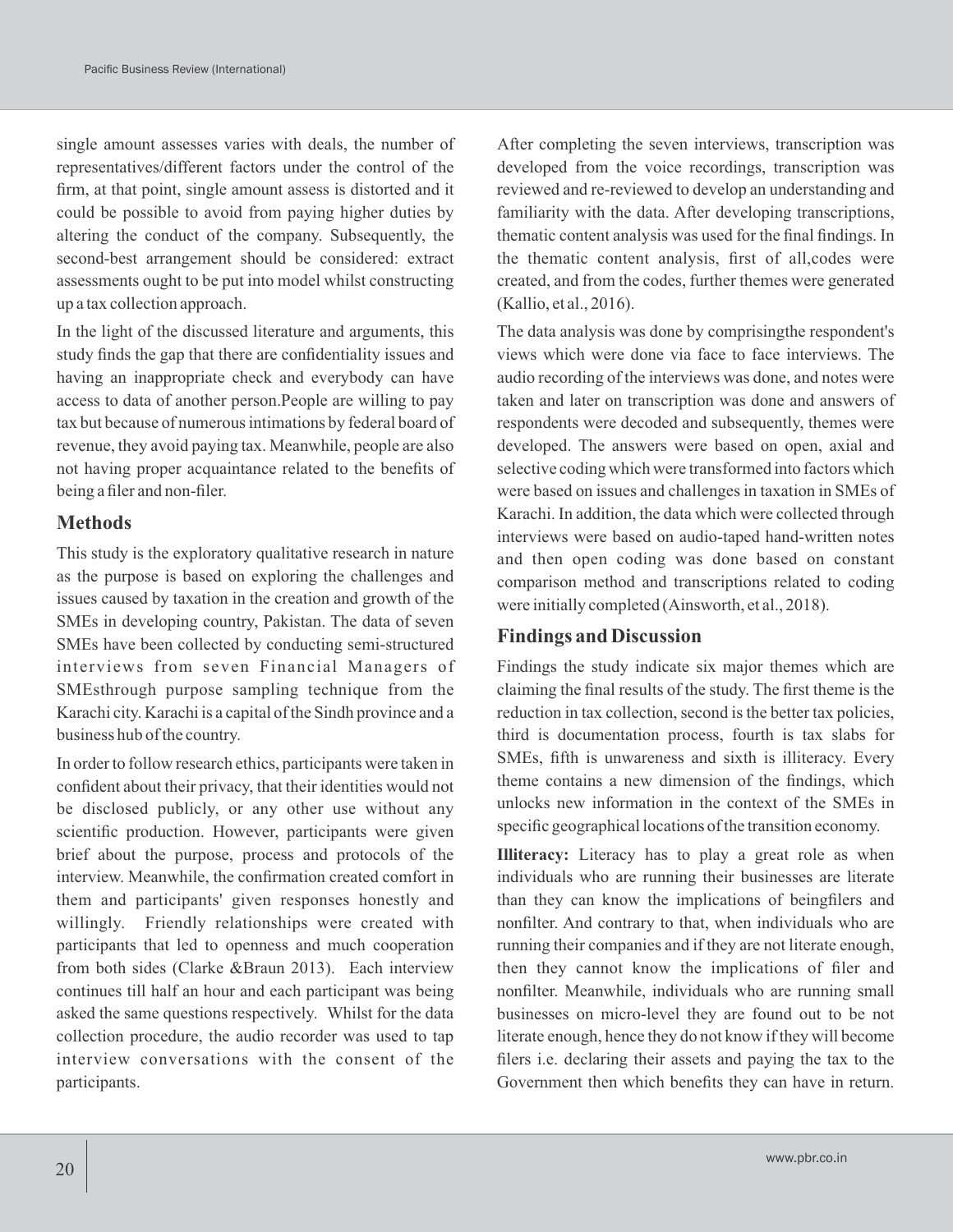Additionally, those individuals who are belong to rural areas are also not that much literate enough and do not know the benefits of being filer i.e. taxpayer and what are the disadvantages of being a nonfilter i.e. when they do not pay the tax to the Government nonfilter and, this is all because of illiteracy.

**Unawareness:** Awareness is very essential for businessman pertaining to tax-related things as for instance: someone is running an SME then it important for him to become aware of the advantages of being a filerdeclaring his assets to the FBR and paying tax- and, he should be aware of the disadvantages which can come his way when he does not declare his assets and subsequently does not pay tax to the FBR. Meanwhile, there are certain advantages to filers e.g. when they purchase any property, vehicle, or on using transportation- PIA, Air blue, etc., then they have been given a certain amount of discount on these things whereas nonfiler cannot avail these benefits since they are paying tax to the Government. Additionally, those individuals who are running small businesses are unaware of the advantages of being a filer and disadvantages of a nonfilter. Individuals who are running their business and are belonging to rural areas are unaware of the benefits of being a filer and disadvantages of being nonfilers.

**Tax Slabs for SMEs:** It is pertinent for the Government that it should decrease the tax slabs to the SMEs as for instance: if Government has set 36% tax to the SMEs then the SMEs will not be able to pay the tax to the Government-FBR- as local competition has been increased alongside China has also entered into our country. Therefore, the profits of the businesses have been reduced. If, for example, any company was earning more than 20% previously, then now due to increasing the competition, profit portion has reduced to 10%. Hence, SMEs are unable to pay the tax and subsequently evade their taxes. Besides, whenthe Government will reduce the tax then automatically SMEs will pay the tax to the Government.

**Documentation Process:**When someone wants to open a business then before opening the business he is supposed to register his business with FBR and with various other tax authorities operating in his respective region. Additionally, when he begins registering his business, then individuals are supposed to undergo documentation process and which is according to them is a cumbersome process, e.g. it is asked from individuals who are registering their business to bring certain documents. Moreover, when they carry these documents at FBR then, it asks them to go to different officials, which usually are in different offices to get the documentation process done and, here information communicated to individuals is not smooth. Thus, it should be simple and it ought to be online and shall be given guidelines for that and besides this, guidelines should be simple, i.e. go for the registration of your NTN and enter your basic information- name, email, the address of your business etc., and it ought to be guided in a simple way. In this way, documentation for registration of the business will be smooth and individuals can easily get their business registered.

**Better Tax Policies:** For making better tax policies, these things should be done bythe Government: firstly, CNIC of a person should be considered as his/her NTN and secondly, all those people with more than 18 years of age should declare their income so whether they are earning or not earning. Secondly, the Government knows that millions of SMEs is deliberately out of the tax ambit so the Government should identify those SMEs through trade association and Chamber of Commerce and should bring these SMEs into the tax net. In addition, authorities of taxation and categories of tax should be reduced as there are several tax authorities and various categories of tax. In this way, the better tax policies will be developed for the SMEs.

Reduction in Tax Collection: Government should reduce the percentage of tax collection as for example: on the corporate sector, Government has set 36% for collection of the tax and; if they reduce it and set it under 10% then SMEs will be motivated and will be inspired and will willingly pay the tax to the Government. Since because of the competition in the local market and entrance of China into Pakistan has led lessening the profits of the businesses and therefore they do not fulfil the requirement of the Government in the shape of not paying the tax. Therefore, by reducing the tax collection, SMEs and other business sectors will be motivated and will pay the tax to the Government.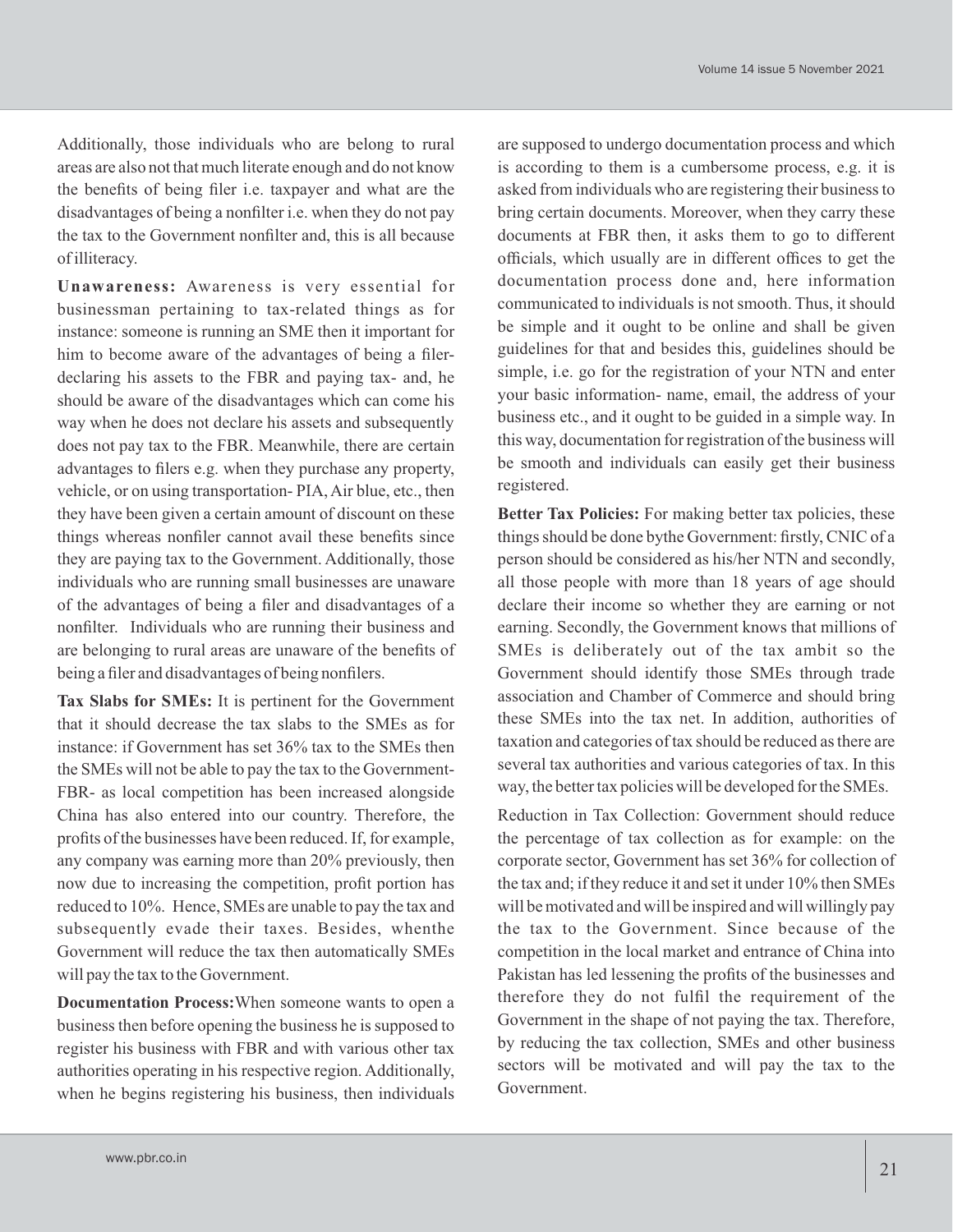

**Figure 1 Thematic Model (Source: author creation)** 

The model was developed on the issues and challenges faced by SMEs. Meanwhile, the issues which have been faced by SMEs is that few individuals who are running micro-level business are unaware with the implication of filer and nonfilter and additionally those individuals who are residents of rural areas and are running business they are illiterate and are unaware with the benefits of being a filer and are not aware with the disadvantages of a nonfilter. Moreover, individuals who wish to register their business then according to them, documentation is a cumbersome process in which it is asked by FBR from individuals to provide various documents and, when they enter into FBR then, individuals are asked to go to different officials and which are usually in different offices, therefore, they get confused.

Furthermore, FBR needs to reduce the tax collection from SMEs as if Government sets the higher % for collection as for example, if Government sets 36% to collect from SMEs then SMEs won't be paying the taxes and contrary to that, if the Government sets tax under 10% then SMEs will be motivated and will pay the tax.

Additionally, FBR needs to bring better tax policies by

firstly, CNIC of person should be considered as his NTN and secondly, all those people with the age of more than 18 years, must declare their income so whether they are earning or not. Thirdly, Government is familiar that millions of SMEs which are out of the tax domain so they should identify those SMEs through Trade Association, Chamber of Commerce. Fourthly, for motivating SMEs, Government ought to reduce the limit of tax collection. In this way. SMEs will be motivated and will be inspired and subsequently will pay the tax. Therefore, better tax policies can be developed for SME.

### **Conclusion**

Thetitle of the study revolves around exploring the issues and challenges faced by small and medium sized enterprises in Karachi, Pakistan. The study has found that there is illiteracy and unawareness among business owners or people running small micro-level businesses hence they are not registering their businesses according to the objective of the study. In the continuation of the same, people are unaware of the implications of filer whereas when they pay tax to the Government then they can have certain advantages like subsidy. If they are purchasing some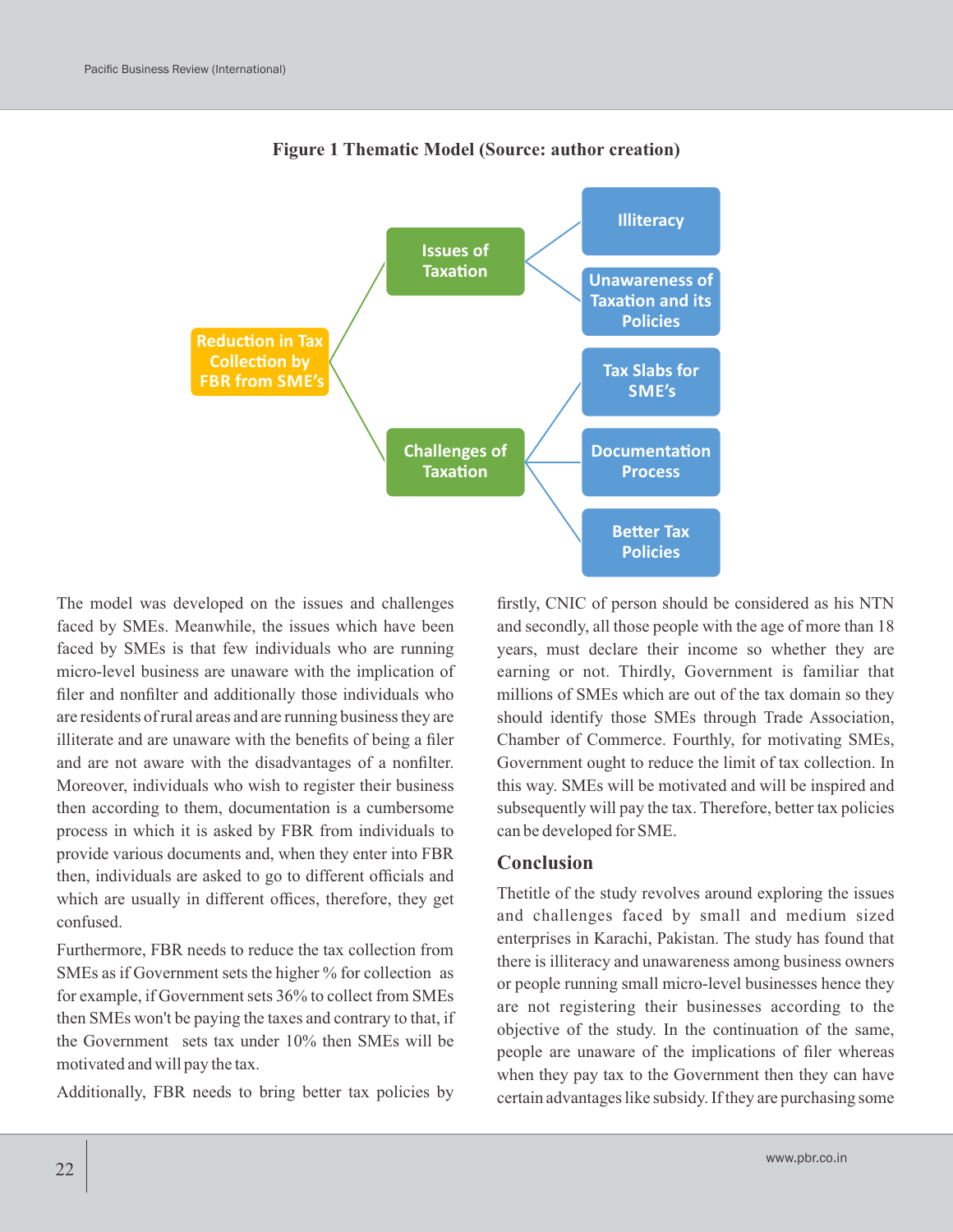properties be it real estate or another kind of property or if they are purchasing vehicles, then there are certain advantages from the Government side to have some % of subsidy and on usage of telecommunication they have also the subsidy being a filer. Contrary to this, non-filer does not have these benefits and hence another objective of the study is achieved. Furthermore, the majority of the SMEs are aware with the implications of filers and non-filer and those who are running small businesses and are the residents of rural areas do not know about the benefits of filer and nonfiler. to ascertain the causes

Moreover, there are documentation issues as when individuals want to register their business and go for registration at FBR, they are directed to meet different officials which usually are in different offices. In this way, individuals get confused because of not having appropriate guidance in one place. Therefore, FBR should keep the portion of office of tax-related issues separately where entire officials of taxation from the upper level to lower level should be there and, then that documentation process will not create that much problem to individuals who want to register their business or filing tax returns etc.

### **Limitations of the Study**

These are certain limitations of our study, which we will consider in our research study and which is given as under:

- Because of time limitations, we are concentrating on benefits/profits of tax and decreasing the gap to become a filer.
- Our research study will be accomplished within the four-month time period.
- Owing to certain limitations, we will go with purposive sampling for collection of the data.
- For a collection of the data, we are restricted to Karachi in our research study.

#### **Implication**

Governmentneeds to decrease the tax-related authorities other than FBR as these also used to come for the audit purpose of the companies and according to business owners, when one authority has done an audit of our company then that information should be circulated to rest of other tax authorities. As business enterprises get confused by having their audit multiple times by multiple tax authorities.

In addition, tax slabs of the SMEs should be lessened as if Government asks from the SMEs to pay more than 30% tax on their earning then SMEs won't be paying the tax due to competition in the local market that has led increase in the expenses of businesses and entrance of China has led businesses to earn fewer profits and therefore they do not pay the tax to the Government and hence, tax slabs should be decreased.

Furthermore, better tax policies should be developed by bringing these changes in Government policies. Firstly, CNIC should be considered as his/her NTN and secondly, all those people with the age of more than 18 years, should declare their income either they are earning or not. Thirdly, Government should bring those SMEs into tax net which is deliberately out of the tax ambit through Trade Associations, Chamber of Commerce. Fourthly, for motivating SMEs, Government ought to reduce the limit of tax collection as for instance: currently, Government has asked corporate sector to pay 36% of the net income as tax so, when it will be lessened orwill be brought under 10%, SMEs will be motivated and inspired and will eventually pay the tax on their earnings.The FBR can bring those policies, in which Government should enhance coordination with SMEs through Chamber of Commerce, Trade Associations for bringing those SMEs in the tax net which is deliberately out of the tax zone. Moreover, by reducing the % of tax collection from SMEs, they will pay the tax which can subsequently boost the revenue of the Government and Government can use that revenue for education, health, infrastructure and, growth and development of the public.

### **Future Directioin**

Furthermore, research can be extended on issues and challenges in FBR and it should be inquired from FBR that when SMEs and other businesses come for registration of their business and payment of tax then which problems do they encounter with and, how FBR resolve such problems.